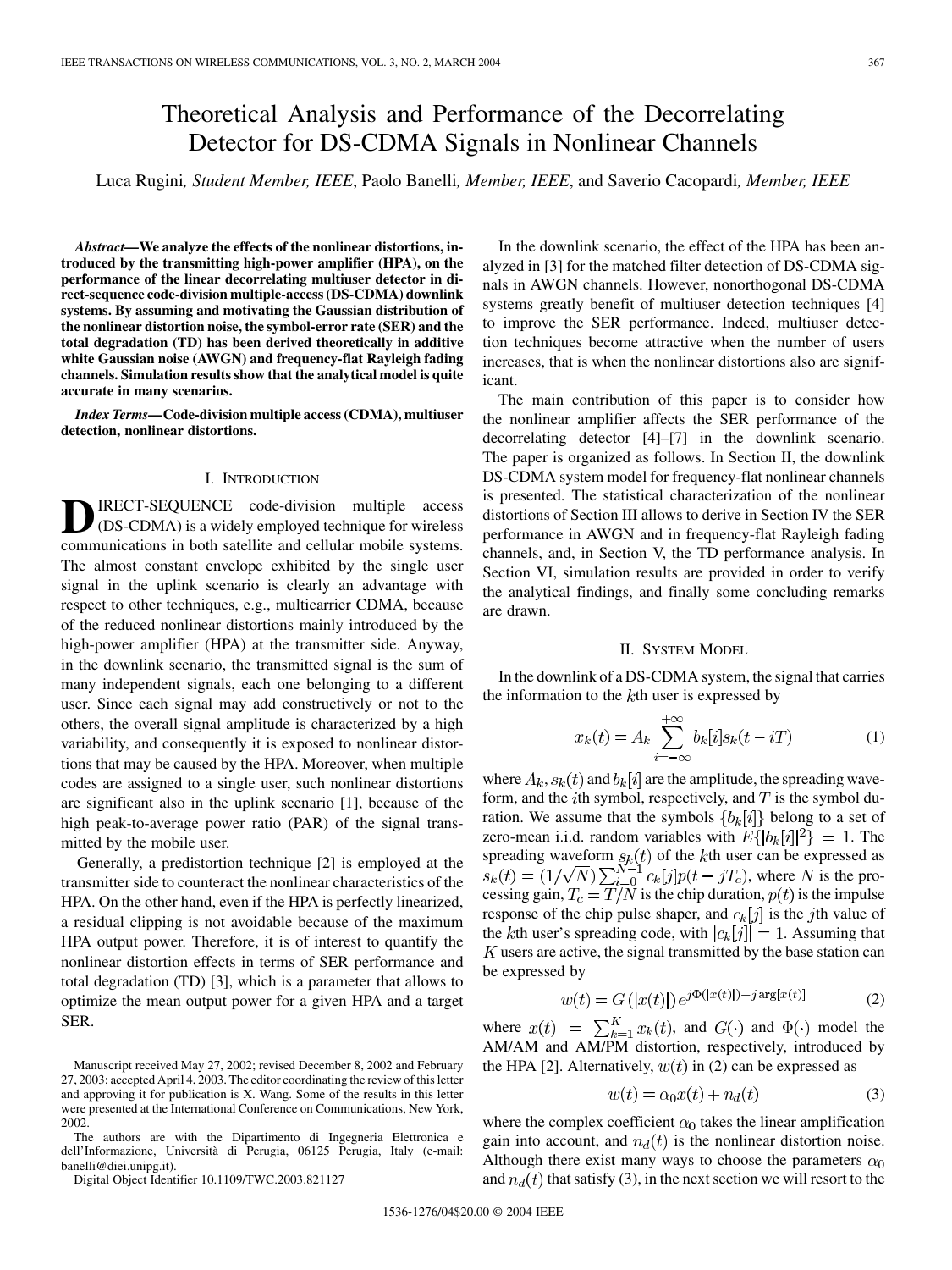Bussgang Theorem [[8\]](#page-5-0) in order to identify the quantities used in this context.

Two different type of channels have been considered.

- AWGN: the channel impulse response is given by  $q(\tau, t) = \beta(t)e^{j\theta(t)}\delta(\tau)$ , with  $\beta(t) = 1$  and  $\theta(t) = \theta_0$ ;
- flat Rayleigh fading: the channel is supposed to be slowly time-varying with impulse response given by  $q(\tau, t)$  =  $\beta(t)e^{j\theta(t)}\delta(\tau)$ , in such a way that the amplitude  $\beta(t)$  and the phase-shift  $\theta(t)$  can be considered constant during the symbol interval T. The gain  $\beta(t)$  is modeled as a stationary random process, with probability density function (pdf) expressed by  $f(\beta) = 2\beta e^{-\beta^2}$ , where  $\beta \ge 0$ .

At the  $k$ th user receiver, the signal affected by the frequency-flat channel is perturbed by a complex zero-mean AWGN  $n(t)$ , as expressed by  $r(t) = \int_{-\infty}^{+\infty} g(t,\tau) w(t-\tau)$  $\tau$ ) $d\tau$  +  $n(t)$  =  $r_{\text{SIG}}(t)$  +  $r_{\text{NL}}(t)$  +  $n(t)$ , where  $r_{\text{SIG}}(t)$  =  $\beta(t)\alpha_0e^{j\theta(t)}x(t)$ , and  $r_{\text{NL}}(t)$  =  $\beta(t)e^{j\theta(t)}n_d(t)$ . We assume a receiver with coherent demodulation, perfect time and frequency synchronization, and phase-shift recovery. The signal  $r(t)$  is filtered by a chip-matched filter and successively sampled at the chip rate  $1/T_c$ , thus obtaining . Defining,  $\beta[l] = \beta(IT)$ , ,  $\mathbf{c}_k = N^{-1/2} [c_k[0] \cdots c_k[N-1]]^T$ ,  $A = diag(A_1, \cdots, A_K),$ , and  $C = [c_1 \cdots c_K]$ , it is easy to derive

$$
\mathbf{r}[l] = \mathbf{r}_{\text{SIG}}[l] + \mathbf{r}_{\text{NL}}[l] + \mathbf{r}_{\text{AWGN}}[l]
$$
  
=  $\beta[l]|\alpha_0|e^{j\varphi[l]} \mathbf{CAb}[l] + \mathbf{r}_{\text{NL}}[l] + \mathbf{r}_{\text{AWGN}}[l].$  (4)

The linear decorrelating detector (LDD), or zero-forcing (ZF) detector, of the  $k$ th user can be expressed by

$$
\mathbf{d}_k = (\mathbf{D})_k, \quad \mathbf{D} = \mathbf{R}^{-1} \mathbf{C}^H \tag{5}
$$

where the subscript  $k$  stands for the  $k$ th row of a matrix, and  $\mathbf{R} = \mathbf{C}^H \mathbf{C}$ . The LDD can be obtained either by using the knowledge of the spreading codes in  $C$  [\[6](#page-5-0)], or blindly [[7\]](#page-5-0). The decision variable is then obtained by compensating for all the attenuations and rotations introduced by the HPA and by the channel, as expressed by

$$
\tilde{b}_k(l) = (\beta[l]|\alpha_0|)^{-1} e^{-j\varphi[l]} A_k^{-1} \mathbf{d}_k \mathbf{r}[l]. \tag{6}
$$

#### III. CHARACTERIZATION OF THE NONLINEAR DISTORTIONS

If all the amplitudes  $A_k$  are nearly equal with one another, and the number of users K is sufficiently high (e.g.,  $K > 20$ ), then the HPA input signal  $x(t)$  can be approximated by a Gaussian random process [\[3\]](#page-5-0), because of the central limit theorem (CLT) [[8\]](#page-5-0). The hypothesis of a DS-CDMA system with a high number of users is not unrealistic when a multiuser detector counteracts the consequent multiuser interference.

Since  $x(t)$  has been modeled as a zero-mean Gaussian process, we can invoke the complex extension of the Bussgang Theorem [[3\]](#page-5-0), [\[8](#page-5-0)], [\[9](#page-5-0)] in order to express the HPA output as the sum of two uncorrelated components: the useful one  $\alpha(t)x(t)$ , where  $\alpha(t) = E\{w(t)x^*(t)\}/E\{|x(t)|^2\}$ , and the nonlinear distortion noise  $n_d(t)$ . However, in many cases, e.g., when the pulse shaping waveform is a raised cosine function with a small roll-off factor, the time-variability of  $\alpha(t)$  is small and hence it can be neglected [[3\]](#page-5-0), thereby motivating (3). Therefore, the autocorrelation function of the HPA output can be written as  $R_{ww}(\tau) = |\alpha_0|^2 R_{xx}(\tau) + R_{n_d n_d}(\tau)$ , where  $|\alpha_0|^2 = \gamma_0$  and

$$
R_{n_d n_d}(\tau) = \sum_{i=1}^{+\infty} \gamma_i R_{xx}(\tau)^{2i+1}
$$
 (7)

are obtained using the coefficients  $\gamma_i, i \geq 0$ , which only depend on the AM/AM and AM/PM characteristics, and on the input power  $E\{|x(t)|^2\}$ . These coefficients can be calculated by numerical integration or closed form expressions [\[10](#page-5-0)], [[11\]](#page-5-0). Consequently, we have a complete characterization of both the effects (linear gain and nonlinear distortion noise) produced by the HPA.

## IV. SER PERFORMANCE OF THE DECORRELATING DETECTOR IN NONLINEAR CHANNELS

For the sake of simplicity, we suppose that the data are QPSKmapped, but the extension to other modulation schemes (e.g., M-PSK or M-QAM) is straightforward.

## *A. AWGN Channel*

Since the nonlinear noise is generated at the transmitter, the *apparent* signal-to-noise ratio (SNR) SNR<sub>app</sub> measured at the decorrelator input is

$$
SNR_{app} = \frac{\sigma_{SIG}^2 + \sigma_{NL}^2}{\sigma_{AWGN}^2}
$$
 (8)

where  $\sigma_{\text{SIG}}^2 = E\{ |r_{n, \text{SIG}}[l]|^2 \}, \sigma_{\text{NL}}^2 = E\{ |r_{n, \text{NL}}[l]|^2 \}$  and . However, the SER performance are not directly imposed by the SNR<sub>app</sub>, because an increase of  $\sigma_{\rm NL}^2$  deteriorates the SER performance while increasing the . As a consequence, we should define the *effective* SNR  $SNR_{\text{eff}}$  as

$$
SNR_{\text{eff}} = \frac{\sigma_{\text{SIG}}^2}{\sigma_{\text{NL}}^2 + \sigma_{\text{AWGN}}^2}
$$
(9)

which is related to  $\text{SNR}_{\text{app}}$  by

$$
(SNR_{\text{eff}})^{-1} = (SNR_{\text{app}})^{-1} + [1 + (SNR_{\text{app}})^{-1}] (SNR_{nl})^{-1}
$$
  
(10)

where  $\text{SNR}_{nl} = \sigma_{\text{SIG}}^2 / \sigma_{\text{NL}}^2$  is imposed by the input back-off (IBO), defined as  $\overline{IBO} = P_{x, sat}/E\{|x(t)|^2\}$ , being  $P_{x, sat}$  the input saturating power of the HPA. In order to obtain the SER performance, we want to characterize (in terms of first-order statistics) both the nonlinear and the thermal noise quantities at the decision variable, and to find a link with the SNRs, defined above, expressed at the input of the multiuser decorrelating detector.

In AWGN channels, the decorrelator output vector becomes  $\mathbf{Dr}[l] = |\alpha_0|e^{j\varphi} \mathbf{Ab}[l] + \mathbf{Dr}_{\text{NL}}[l] + \mathbf{Dr}_{\text{AWGN}}[l]$ , and, taking into account the QPSK mapping, only the phase-shift  $\varphi$  has to be compensated for, thus obtaining

$$
\mathbf{v}[l] = e^{-j\varphi} \mathbf{Dr}[l] = \mathbf{s}[l] + \mathbf{n}[l] + \mathbf{a}[l] \tag{11}
$$

where  $s[l] = |\alpha_0|Ab[l], n[l] = e^{-j\varphi}Dr_{NL}[l],$  and  $a[l] =$  $e^{-j\varphi} \mathbf{Dr}_{AWGN}[l]$ . Focusing on the user k, the kth element of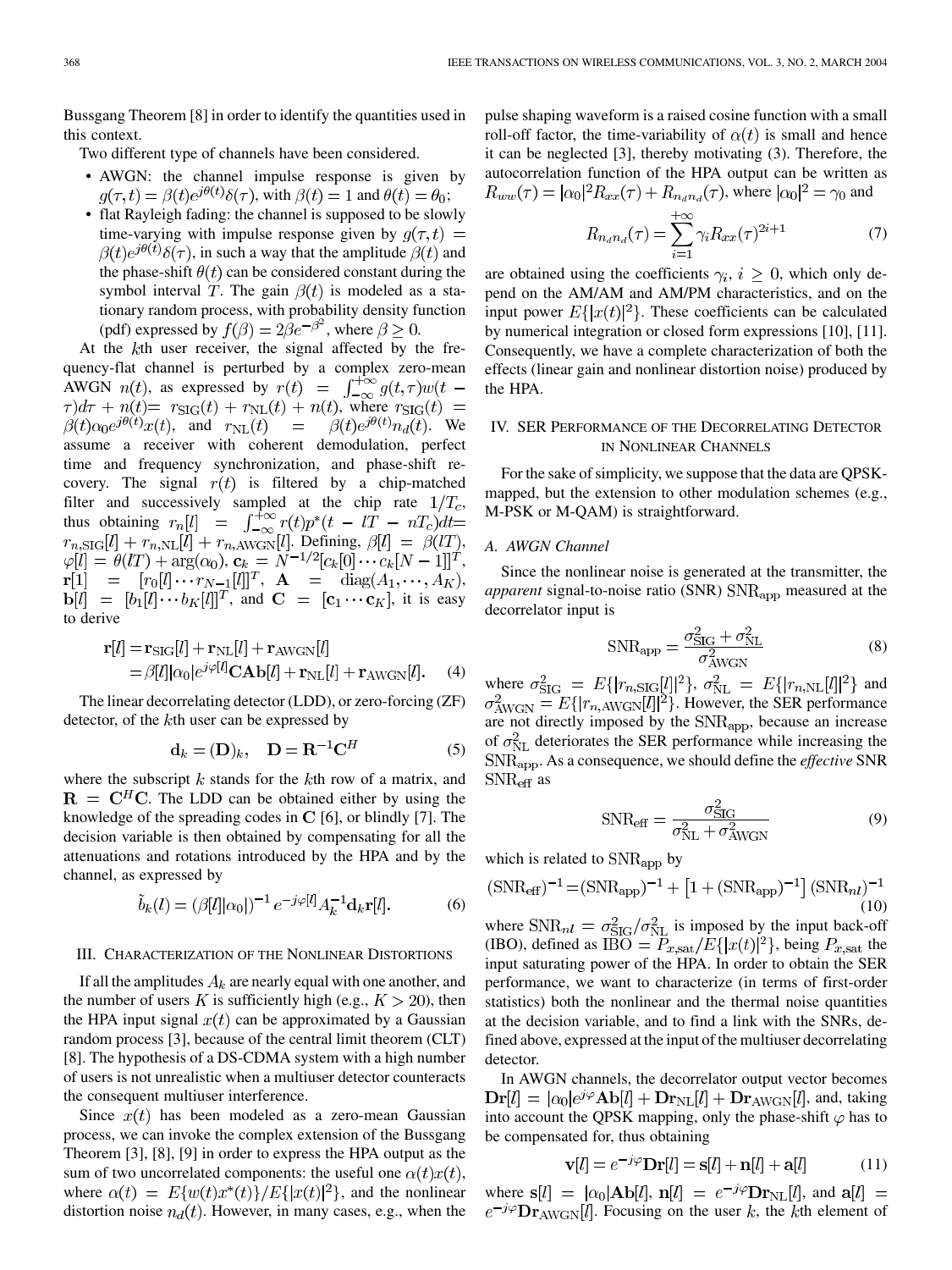the useful signal vector s[l] in (11) is equal to  $|\alpha_0|A_kb_k[l]$ , and therefore its power is expressed by

$$
\sigma_{\mathbf{S},k}^2 = E\left\{ |\alpha_0 A_k b_k[l]|^2 \right\} = |\alpha_0|^2 A_k^2. \tag{12}
$$

As far as the thermal noise vector  $a[l]$  in (11) is concerned, its elements are jointly complex Gaussian random variables, because the detector  $\bf{D}$  is linear. The power of the kth element of  $a[l]$  in (11) can be expressed by [[4\]](#page-5-0)

$$
\sigma_{A,k}^2 = \varepsilon_k \sigma_{AWGN}^2 \tag{13}
$$

where  $\varepsilon_k = (\mathbf{R}^{-1})_{k,k} \geq 1$  is the noise enhancement factor introduced by the decorrelating operation.

As far as the nonlinear distortion noise is concerned, it is noteworthy that each element of the vector  $\mathbf{n}[l]$  in (11) is the linear combination of the N elements of  $r_{\text{NL}}[l]$ , by the N elements of  $e^{-j\varphi}$ **d**<sub>k</sub>. Therefore, if N is high enough, the nonlinear distortion noise can be approximated as a zero-mean Gaussian random variable because of the CLT. The accuracy of this approximation depends on the processing gain  $N$ , and on the used spreading codes  $C$  that affect the values of the weighting vector  $e^{-j\varphi}$ **d**<sub>k</sub>. Indeed, if few elements of **d**<sub>k</sub> in (5) have amplitudes higher than the others, only these dominant elements will contribute to the nonlinear distortion noise at the decision variable, and, hence, the Gaussian approximation tends to fail. On the contrary, if many elements of  $\mathbf{d}_k$  have a high modulus, the corresponding elements of  $r_{\text{NL}}[l]$  are weighted with coefficients having almost-equal values, and consequently the approximation is very good. Moreover, also the HPA working point has an impact on the Gaussian assumption of the nonlinear distortion noise. Indeed, when the IBO is very high, most of the elements of  $\mathbf{r}_{\text{NL}}[l]$  are close to zero (at least for class A amplifiers). Consequently, for high values of the IBO,  $n[l]$  is practically obtained by the linear combination of few significant elements, thus violating the CLT hypothesis.

As a consequence of the Gaussian approximation, the statistical properties of  $n[l]$  are completely characterized by the covariance matrix  $\mathbf{\Phi}_{\text{NL}} = E\{\mathbf{n}[l]\mathbf{n}[l]^H\} = \mathbf{D}\mathbf{\Psi}\mathbf{D}^H$ , with the matrix  $\Psi = E\{ \mathbf{r}_{\text{NL}}[l] \mathbf{r}_{\text{NL}}[l]^H \}$  obtained as

$$
(\Psi)_{m,n} = [R_{n_d n_d}(\tau) * R_{pp}(\tau)]_{\tau = (n-m)T_c}
$$
(14)

where  $R_{pp}(\tau)$  is the autocorrelation function of the pulse shaping waveform  $p(t)$ ,  $R_{n_d n_d}(\tau)$  is expressed by (7), and denotes the convolution operator. Consequently, the power  $\sigma_{N,k}^2$  of the nonlinear noise component can be expressed by  $\sigma_{N,k}^2 = (\mathbf{D} \mathbf{\Psi} \mathbf{D}^H)_{k,k}$ , which is the kth element of the main diagonal of  $\Phi_{\text{NL}}$ .

Moreover, if the spreading sequences are characterized by good autocorrelation properties (as the Gold codes used in this paper), the elements  $(\Psi)_{m,n}$  with  $m \neq n$  are very small with respect to  $(\Psi)_{m,m}$ . Therefore, the matrix  $\Psi$  is nearly diagonal and it can be well approximated by  $\sigma_{NL}^2 \mathbf{I}_N$ , where  $\sigma_{\text{NL}}^2 = (\Psi)_{m,m} = [R_{n_d n_d}(\tau) + R_{pp}(\tau)]_{\tau=0}$ . In this case, the nonlinear noise power on the decision variable reduces to

$$
\sigma_{\text{N},k}^2 = \varepsilon_k \sigma_{\text{NL}}^2. \tag{15}
$$

Finally, since  $a[l]$  and  $n[l]$  in (11) are mutually independent, the pdf of the nonlinear-plus-thermal noise is also Gaussian.

Therefore, for QPSK modulation, the symbol-error probability for the user k can be expressed by [[12\]](#page-5-0)

$$
P_{e,k,\text{AWGN}} = 2\mathcal{Q}(\sqrt{\text{SNR}_{dec,k}}) - \mathcal{Q}^2(\sqrt{\text{SNR}_{dec,k}}),
$$
  
\n
$$
\text{SNR}_{dec,k} = \frac{\sigma_{\text{S},k}^2}{\sigma_{\text{N},k}^2 + \sigma_{\text{A},k}^2}
$$
  
\n
$$
= \frac{|\alpha_0|^2 A_k^2}{\varepsilon_k (\sigma_{\text{NL}}^2 + \sigma_{\text{AWGN}}^2)},
$$
 (16)

where  $SNR_{dec,k}$  is the effective SNR at the decision variable. It can be related to the input  $SNR_{\text{eff}}$  defined in (9) by

$$
\text{SNR}_{dec,k} = \frac{NA_k^2}{\varepsilon_k \sum_{i=1}^K A_i^2} \text{SNR}_{\text{eff}} \tag{17}
$$

where N is the gain introduced by the despreading operation,  $\varepsilon_k$ is the noise amplification factor introduced by the decorrelation, and  $A_k^2 / \sum_{i=1}^{K} A_i^2$  is the fraction of the received signal power relative to the user  $k$ .

It is noteworthy that the analysis carried out for AWGN channels can be extended to frequency-selective fading channels by enlarging the receiver observation window [[5\]](#page-5-0). In this case, the LDD is obtained by replacing the matrix  $C$  of the spreading codes in (5) with a matrix that contains the multipath-affected spreading codes. Given a channel realization, the conditional SER is obtained by applying the Gaussian approximation. A semi-analytical SER expression is then obtained by averaging over the multipath statistics [[13\]](#page-5-0).

#### *B. Flat Rayleigh Fading Channel*

In a slow flat-fading channel, the useful signal and the nonlinear distortion noise pass through the same channel, thus experiencing the same random complex gain. Supposing perfect phase compensation at the receiver side, the symbol-error probability conditioned to the knowledge of  $\beta$  can be approximated as

$$
P_{e,k}(\beta) \approx 2\mathcal{Q}\left(\sqrt{\mathcal{S}NR_{dec,k}(\beta)}\right),
$$

$$
\text{SNR}_{dec,k}(\beta) = \frac{\beta^2 \sigma_{\mathcal{S},k}^2}{\beta^2 \sigma_{\mathcal{N},k}^2 + \sigma_{\mathcal{A},k}^2}
$$

$$
= \frac{\beta^2 |\alpha_0|^2 A_k^2}{\beta^2 \varepsilon_k \sigma_{\mathcal{N}L}^2 + \varepsilon_k \sigma_{\mathcal{A}WGN}^2}
$$
(18)

for practical symbol-error probabilities (i.e., when  $P_{e,k}(\beta) \leq$  $(10^{-2})$ . The average SER, obtained by averaging  $P_{e,k}(\beta)$  over the pdf of the channel gain  $\beta$ , is expressed by

$$
P_{e,k,\text{FLAT}} \approx \int_{0}^{+\infty} 4\beta e^{-\beta^2} \mathcal{Q} \left( \sqrt{\frac{\beta^2 \mu_k^2}{\beta^2 \lambda^2 + 1}} \right) d\beta,
$$

$$
\mu_k^2 = \frac{|\alpha_0|^2 A_k^2}{\varepsilon_k \sigma_{\text{AWGN}}^2},
$$

$$
\lambda^2 = \frac{\sigma_{\text{NL}}^2}{\sigma_{\text{AWGN}}^2}.
$$
(19)

The analytical computation of the integral in (19) has been derived in [[14\]](#page-5-0). The final result can be expressed by a series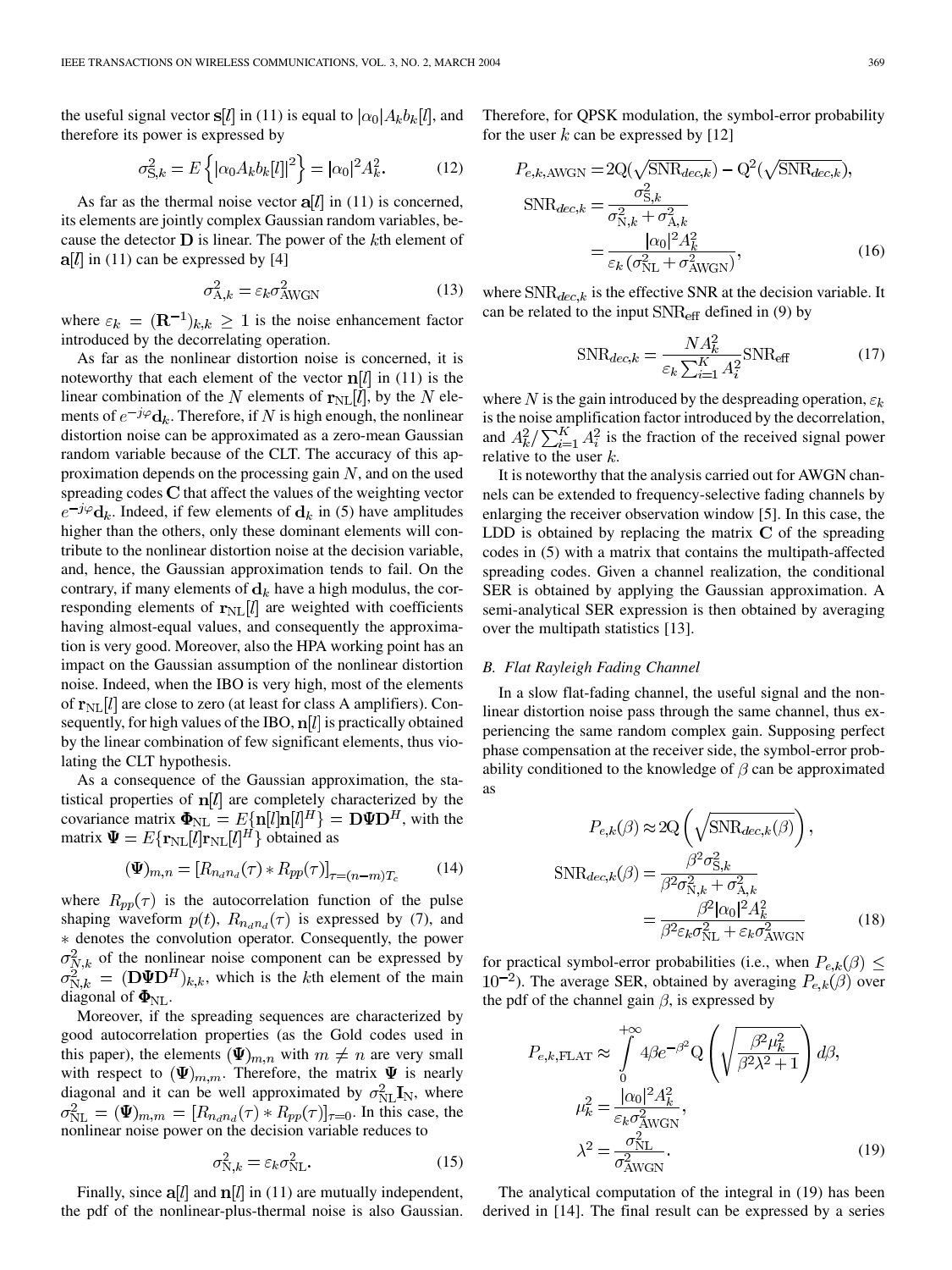of generalized hypergeometric functions  ${}_{p}F_{q}(\cdot;\cdot;\cdot)$  [\[15](#page-5-0)], as expressed by

$$
P_{e,k,\text{FLAT}} \approx 1 - \frac{\sqrt{2}}{2} \mu_k \exp\left(-\frac{\mu_k^2}{2\lambda^2}\right) \sum_{m=0}^{+\infty} \frac{1}{m!} \left(\frac{\mu_k^2}{2\lambda^2}\right)^m
$$

$$
\times {}_2F_0\left(m + \frac{3}{2}, \frac{1}{2}; ; -\lambda^2\right). \tag{20}
$$

#### V. TOTAL DEGRADATION

The TD to obtain a target SER can be defined as [\[3\]](#page-5-0)

$$
[\text{TD}]_{\text{dB}} = ([\text{SNR}_{\text{app}}]_{\text{dB}} - [\text{SNR}_{\text{eff}}]_{\text{dB}}) + [\text{OBO}]_{\text{dB}} \quad (21)
$$

where the output back-off (OBO) is defined as  $OBO =$  $P_{w, \text{sat}}/E\{|w(t)|^2\}$ , being  $P_{w, \text{sat}}$  the maximum HPA output power,  $\text{SNR}_{\text{app}}$ , defined in (8), is the apparent SNR required at the LDD input in order to obtain the target SER, and  $SNR_{\text{eff}}$ , defined in (9), is the input SNR required by the LDD to obtain the same SER in the linear scenario.

The term into the round brackets in (21) represents the power penalty with respect to the linear scenario, while the OBO represents the power penalty with respect to the maximum amplifier output power. Clearly, there exists a trade-off between these two power penalties, because, if the OBO is decreased, the HPA introduces a higher distortion, and consequently the required  $SNR_{\rm app}$  for the target SER must be greater. As a consequence, the minimization of the TD can be considered a fair criterion for the selection of the optimum OBO value, provided that other effects, like the adjacent channel interference (ACI), can be neglected or eliminated by linear filtering. Obviously, the TD can be analytically evaluated by substituting in (21) the quantities obtained in Section IV.

### VI. SIMULATION RESULTS

We consider two different amplifier models: the Saleh model [[16\]](#page-5-0), characterized by the AM/AM and AM/PM curves  $G(|x|) = 2|x|/(1+|x|^2)$  and  $\Phi(|x|) = (\pi/3)|x|^2/(1+|x|^2)$ , respectively, and the ideally predistorted amplifier (IPA) model, characterized by  $G(|x|) = |x|$  for  $|x| \leq A_{\text{sat}}$ ,  $G(|x|) = A_{\text{sat}}$ when  $|x| > A_{\text{sat}}$ , and  $\Phi(|x|) = 0$ . We assume the pulse shaping waveform  $p(t)$  as a square-root raised cosine function with roll-off factor  $\rho = 0.22$ .

First, we consider a base station that transmits data with equal amplitudes to all the  $K = 40$  users. Gold sequences of length  $N = 63$  have been chosen for the short spreading codes. Fig. 1 shows the SER of the LDD as function of  $\text{SNR}_{\text{app}}$  in AWGN channels when an IPA is used. It is noteworthy the good agreement between the theoretical curves and the simulated points for all the OBO values. On the contrary, in [[17\]](#page-5-0), a SER floor mismatch is present at low OBO. Such a difference is not evident herein, because a nonrectangular chip pulse shaper is assumed, and consequently, for a fixed OBO, the power of the nonlinear distortion noise at the output the chip-matched receiving filter is smaller than in [\[17](#page-5-0)]. Therefore, in this case, the nonlinear distortion noise is not enough to manifest the saturating behavior of the SER curves, unless extremely low OBO values are considered.



Fig. 1. SER performance in AWGN channels (IPA, 40 users, equal users' amplitudes).



Fig. 2. SER performance in AWGN channels (Saleh amplifier, 40 users, equal users' amplitudes).

Moreover, when the Saleh HPA model replaces the IPA (Fig. 2), the SER behavior is similar to [[17\]](#page-5-0). Indeed, there is a good agreement at high back-off  $(OBO = 4 dB)$ , while at low OBO values ( $\text{OBO} = 1.72 \text{ dB}$ ), the simulated performance does not perfectly match with the theoretical one because of the non perfect Gaussianity of the nonlinear distortion noise. As in [[17\]](#page-5-0), the simulated SER slightly diverges from the theoretical one when the nonlinear distortion noise is dominant with respect to the AWGN, i.e., at high  $SNR_{app}$ . The good agreement between simulated and theoretical performance at low SNR<sub>app</sub> for any OBO proves that the signal loss induced by the HPA is correctly modeled by the coefficient  $|\alpha_0|$ . For very low OBOs  $(i.e., OBO = 1 dB)$ , the Gaussian approximation is accurate, despite of the increased nonlinear distortion noise. Furthermore, in flat Rayleigh fading channels (Fig. 3), considerations quite similar to the AWGN scenario hold true.

Fig. 4 shows the TD when  $SER = 10^{-3}$ . The TD is obtained using the approximated analytical model, since little mismatch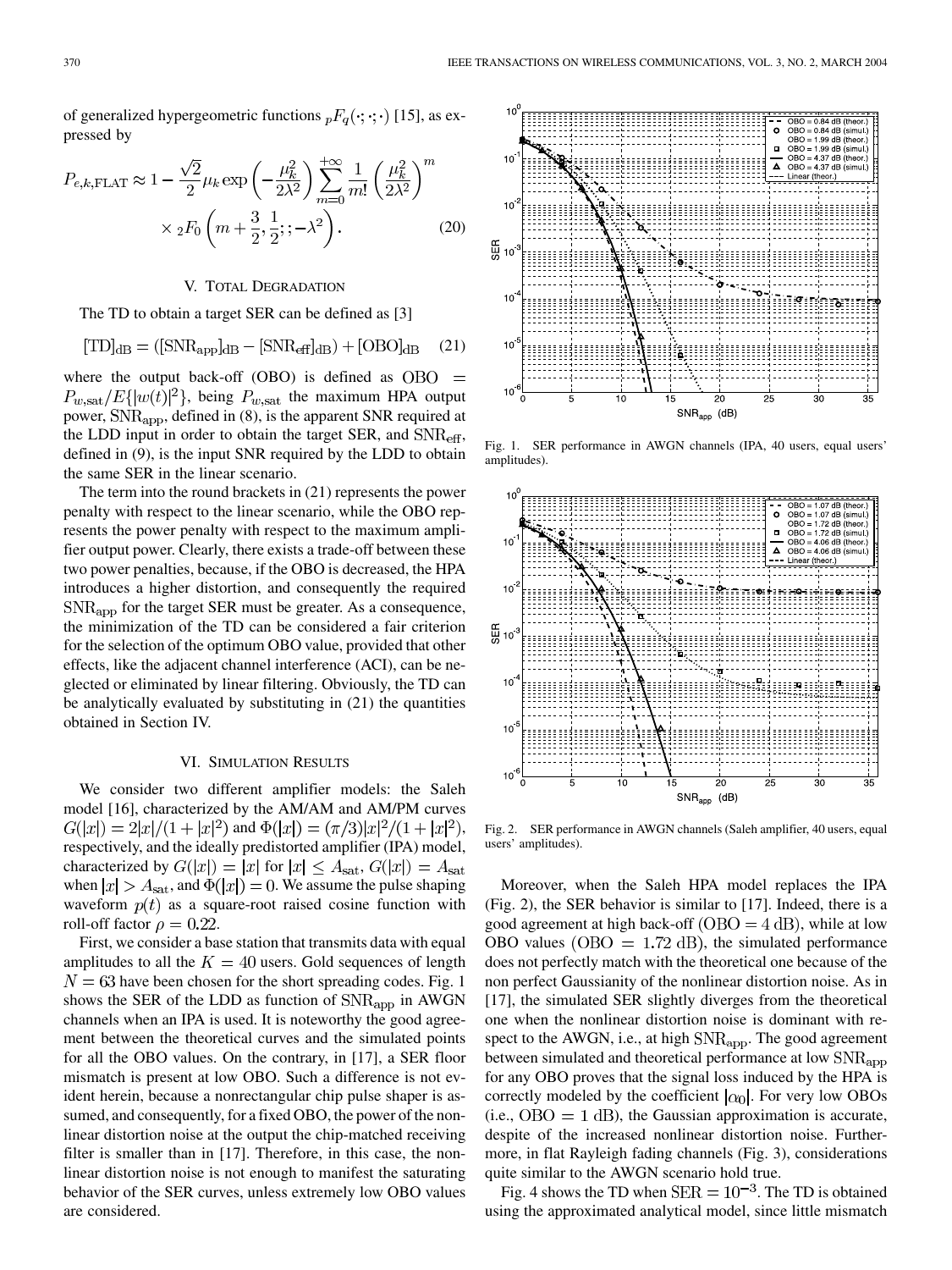

Fig. 3. SER performance in flat Rayleigh fading channels (IPA, 40 users, equal users' amplitudes).



Fig. 4. TD performance (40 users, equal users' amplitudes).

with the simulations is introduced at this target SER. It is clear that for any OBO value the TD in flat Rayleigh fading scenarios is smaller than in AWGN channels. This can be intuitively explained by the following consideration. In a flat Rayleigh fading scenario, the nonlinear distortion noise is affected by the fading channel, and therefore its power is small (high) when the useful signal power also is small (high). Since most of the errors are committed when the useful signal power is small, the nonlinear distortion noise is partially masked by the thermal noise, whose power is independent of the fading gain.

It is interesting to check the differences between analytical and simulated performance when the operating conditions are not exactly those assumed in the theoretical model. Specifically, we check the model accuracy when the powers  $\{A_k^2\}$  of the users' signals are not exactly the same, and when the number  $K$  of active users is not high enough to assume a Gaussian pdf for the HPA input. Particularly, we focus on two extreme scenarios that are for high and very low OBO values. In Fig. 5, we consider the situation with AWGN and IPA, even though anal-



Fig. 5. SER performance in AWGN channels (IPA, 40 users, unequal users' amplitudes).



Fig. 6. SER performance in AWGN channels (IPA, 10 or 20 users, equal users' amplitudes).

ogous considerations hold true for other channels or amplifiers. In the *first case*, we assume that the power of the  $K = 40$  users' signals varies in a linear manner, in such a way that the last user has double power than the first user, which is the user of interest. In this case the simulated performance exactly matches the analytical model when the OBO is high or very low. In a *second case* we assume that 20 out of 40 users, including that of interest, have double power than the others. In this case, Fig. 5 shows a little mismatch in the saturating point of the SER curve at low OBO, as in Fig. 4. Moreover, Fig. 6 shows that the analysis is still accurate when the number of active (equal power) users is reduced to  $K = 20$ . However, when the base station attends a smaller number of users, e.g.,  $K = 10$  users, the HPA input is no more Gaussian. Therefore, when  $SER < 10^{-4}$ , the analytical results are slightly pessimistic if compared with the simulated ones.